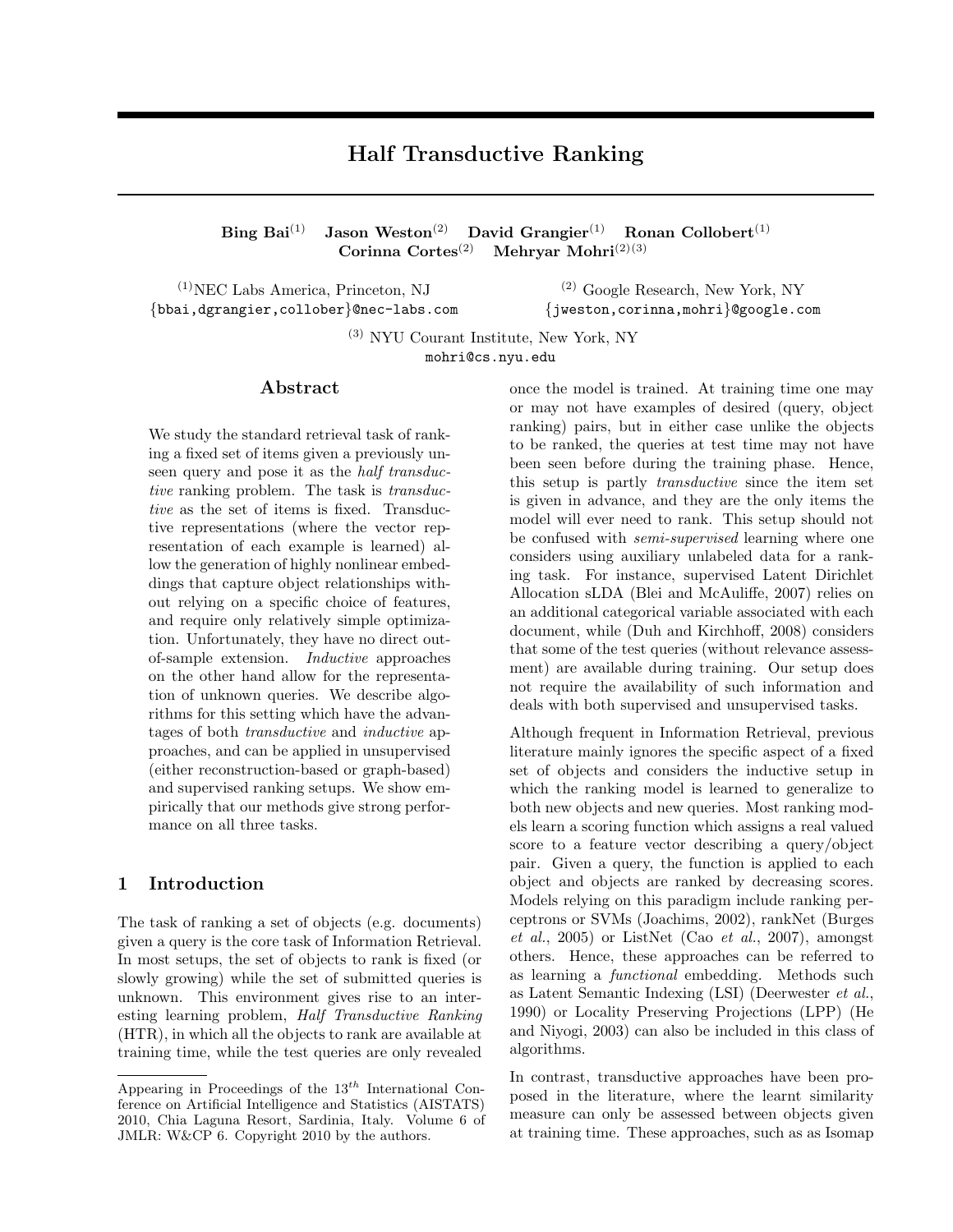(Balasubramanian et al., 2002), Locally Linear Embedding (Roweis and Saul, 2000) or Laplacian Eigenmaps (Belkin and Niyogi, 2003), perform nonlinear dimensionality reduction by learning a vector for each object available during training. Compared to inductive approaches, transductive strategies allow the generation of highly nonlinear embeddings, while relying on simple optimization. Moreover, they focus on the characteristics of the relationship between the objects rather than relying on characteristics that might depend on a specific choice of features.

Although appealing, these methods can hardly be applied in our case, as our setup is only half transductive: all objects are available at training time but the test queries are not. Of course, one could advocate for using out-of-sample extensions that allow embedding a new example into a learned space, see e.g. (Bengio et al., 2003; Trosset and Priebe, 2008). Such a strategy is however not desirable in a retrieval context since: (i) it requires solving a (potentially expensive) optimization problem after the submission of a new query, which is the most time critical period for a retrieval system; and (ii) a high quality representation of the query is integral to the task and should not be seen as an "extension" to the algorithm, hence one would like to learn the transductive and inductive representations jointly at training time.

This paper proposes a direct solution to the Half Transductive Ranking problem by directly optimizing a ranking function which consists of a functional embedding for queries and a transductive embedding for objects. This approach hence benefits from the advantages of the transductive approaches mentioned above, while retaining the generalization ability of inductive approaches for coping with new queries.

In the following, we present how the proposed approach can be applied in various contexts: in (i) an unsupervised setup, only objects are available for training, (ii) a graph setup, both objects and proximity information between objects are available for training, (iii) a supervised setup, objects and training queries along with corresponding relevance information are available for training. For each setup, our experiments demonstrate the effectiveness of our strategy compared to alternative approaches: our method outperforms inductive methods and provides the ability to use transductive methods where they would otherwise not apply. As a further advantage, our experiments also stress the scalability of the proposed learning strategy which allows learning a transductive representation, even when dealing with millions of transductive objects.

The remainder of the paper is organized as follows:

Section 2 describes the proposed approach, Section 3 presents experimental results and Section 4 concludes.

### 2 Inductive, Transductive and Half Transductive Ranking

We are given a fixed set of m items  $y_1, \ldots, y_m$ . We consider the task of ranking these items given a new query  $x$ , unknown at training time.

The following presents inductive and transductive ranking and then introduces the notion of half transductive ranking, which is a mixture of inductive and transductive learning, that has the advantages of both methods.

Inductive ranking A typical *inductive* approach represents the query  $x$  and items  $y_i$  using a joint feature representation  $\Phi(x, y_i) \in \mathbb{R}^d$  and then one ranks an item  $y_i$  given x using, for instance, a linear function:

$$
f(x, y_i) = w \cdot \Phi(x, y_i).
$$

Examples of this approach include the margin ranking perceptron (Collins and Duffy, 2001), e.g. applied to re-ranking parse trees, or SVM-MAP (Yue et al., 2007), and metric learning algorithms like (Weinberger and Saul, 2008) can also be put in this class.

Ranking methods such as employing LSI as an embedding step also fall under this category. In that case the representations for query and target are separate bags of words  $\phi(x)$  and  $\phi(y_i)$  where the target  $y_i$  is ranked with:

$$
f(x, y_i) = \phi(x)^\top W^\top W \phi(y_i)
$$

where  $W$  is a linear embedding<sup>1</sup>. In contrast to methods like SVM-MAP, the parameters of LSI are learnt with an unsupervised reconstruction objective. Whether supervised or unsupervised learning is involved, typically inductive methods are linear models due to the computational cost of kernel methods when ranking a large set of objects. For example, ranking SVM or SVM-MAP are typically used in a linear setup (Joachims, 2002; Yue et al., 2007). Nonlinear neural networks have also been used over a relatively small number of features (Burges et al., 2005; Salakhutdinov and Hinton, 2007).

Transductive ranking A transductive approach assigns a vector  $v_i \in \mathbb{R}^n$  to each object  $y_i$  that will be learnt using a supervised or unsupervised signal and crucially does not involve any feature representation  $\Phi(\cdot)$  *at all.* In this sense, it can be said to be a nonlinear method. Ranking is then typically achieved by

<sup>&</sup>lt;sup>1</sup>Typically W and  $\phi(\cdot)$  are normalized to make this a cosine similarity.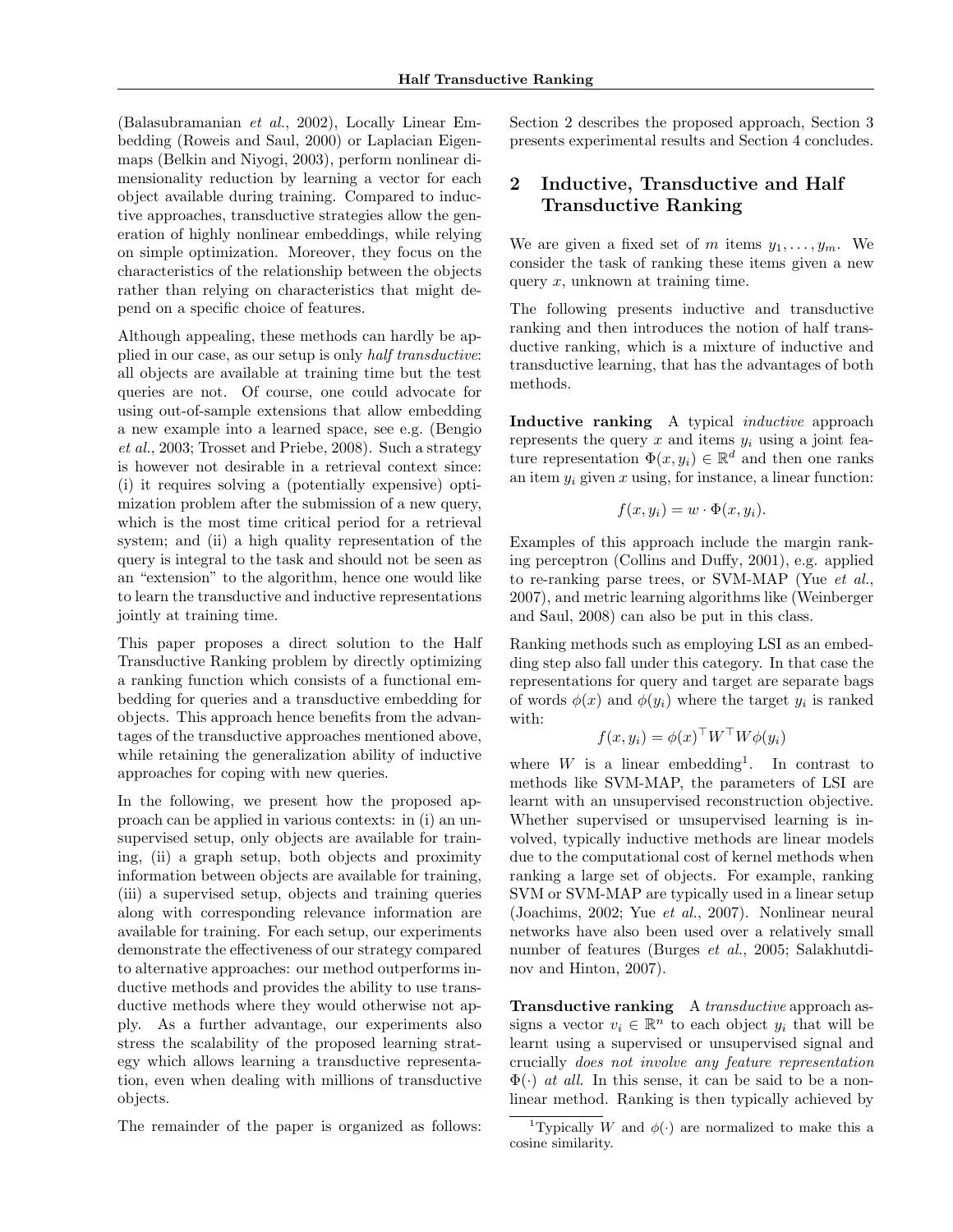measuring the distances in the embedding space  $\mathbb{R}^n$ 

$$
f(y_i, y_j) = ||v_i - v_j||_2
$$

although other distance metrics than the 2-norm given here can be used. Note that the query must be one of the objects  $y_i$  for this approach to make sense as only these objects are embedded, hence the transductive name (Vapnik, 1998). This technique provides a pointto-point correspondence between the input space and the intrinsic space in which the data lie. Such methods have multiplied in recent years and are most commonly rooted either in factor analysis (e.g. principal component analysis) or multidimensional scaling, including the following methods and their variants: kernel PCA (Scholkopf et al., 1999), Isomap (Balasubramanian et al., 2002), Locally Linear Embedding (Roweis and Saul, 2000) and Laplacian Eigenmaps (Belkin and Niyogi, 2003). For example the latter embeds points by minimizing the function

$$
\sum_{ij} L(v_i, v_j, A_{ij}) = \sum_{ij} A_{ij} ||v_i - v_j||^2
$$

with respect to  $A$ , where  $A$  is a similarity ("affinity") matrix, under constraints that ensure a trivial solution is not reached. An overall review of this family of methods can be found in (Lee and Verleysen, 2007).

Half transductive ranking In this paper we propose a half transductive ranking algorithm that has the advantage of both the inductive and transductive approaches.

We start by, as in transductive approaches, defining a vector  $v_i$  for each item  $y_i$  in the fixed set to be ranked. We also introduce a function  $x \to W\phi(x)$  which can project any query, including queries available solely at test time, from its feature vector  $\phi(x)$ . We then rely on the dot-product as a scoring function,

$$
f(x, y_i) = v_i^{\top} W \phi(x)
$$

where  $W \in \mathbb{R}^{n \times d}$ , as well as  $v \in \mathbb{R}^{m \times n}$  are the parameters to be learned and d is the dimension of the chosen functional feature space. The choice of the dotproduct as a scoring function simplifies gradient computation for training. However, Euclidean distances or other metrics could be used as well.

We next describe how to train these kind of models under differing types of supervision.

# 2.1 Reconstruction-based  $\frac{1}{2} \text{TR}$

Linear unsupervised ranking methods trained based on a reconstruction objective are very popular approaches, including LSI, pLSA and LDA. The task is to

learn a low dimensional "latent semantic" space where the semantics (e.g. topics) captured are used to measure similarity for ranking. Such methods have been shown to improve over using the original feature space for ranking, despite the task being unsupervised. HTR gives us the ability to define a nonlinear version of LSI that is highly scalable to train.

To do this we minimize the following (nonlinear) reconstruction objective:

$$
\gamma \sum_{i} ||V v_{i} - \phi(y_{i})||^{2} + \sum_{k \neq l} \max(0, 1 - v_{k}^{\top} W \phi(y_{k}) + v_{k}^{\top} W \phi(y_{l}))
$$
(1)

with respect to V, W and v, where  $V \in \mathbb{R}^{d \times n}$  and  $W \in \mathbb{R}^{n \times d}$ . In this unsupervised task, one is given objects  $y_i$  at training time, but only has access to queries x at test time. Hence training is done from the  $y_i$ objects only, which are used to model both queries and documents (implicitly, this is what LSI is doing as well). The first term of our objective takes the *trans*ductive point-wise representation  $v_i$  and tries to reconstruct its corresponding object  $y_i$  from it using a linear mapping  $V$ . The second term trains the inductive part of the model: for any  $k$ , it ensures that  $v_k$  is closer to  $W\phi(y_k)$ , the corresponding functional projection, than to any other functional projection  $W\phi(y_l)$ ,  $l \neq k$ . At test time, ranking with respect to a new query  $x$  is performed according to its functional projection

$$
f(x, y_i) = v_i^{\top} W \phi(x). \tag{2}
$$

The second term of this objective measures the margin ranking loss that we are actually interested in. In this perspective, the first term can be seen as a regularizer which avoids trivial solutions: one can remark that without this first term, setting  $v_i = W\phi(y_i)$  will cancel the margin ranking loss for an appropriate choice of  $||W||$ . Thus, the first term of (1) which forces reconstruction of the object from the transductive representation can be seen as a regularizer that prevents this overfitting from occurring. Note also that the reconstruction error from the first term should be less than a linear reconstruction, e.g. LSI, in the absence of features shared between the objects to be reconstructed. However, an algorithm utilizing the first term alone would be a transductive method with no direct out-ofsample extension.

We propose to train this model using stochastic gradient descent, (see, e.g. (Burges *et al.*, 2005)): iteratively, one picks a random triplet of objects with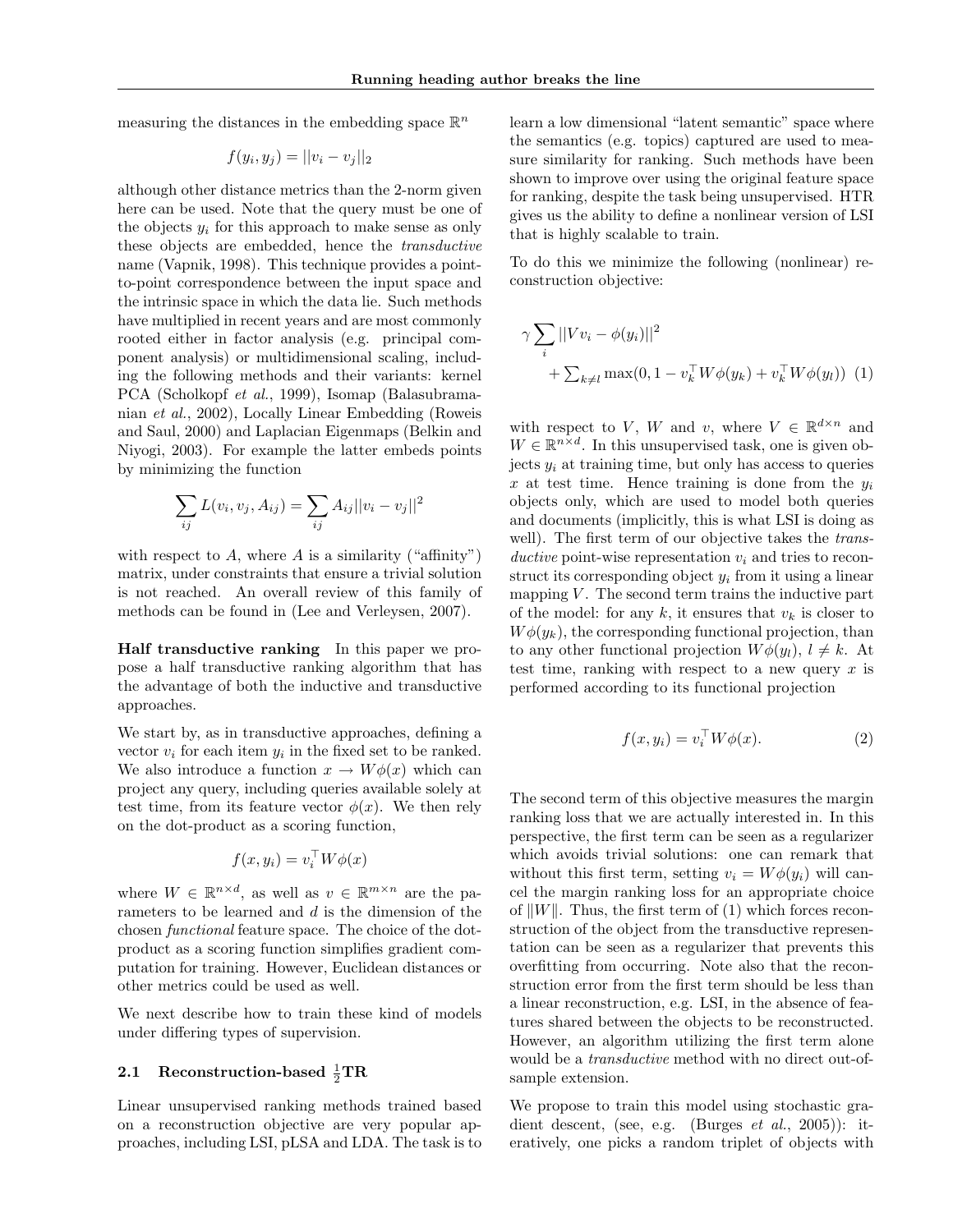indices i,  $k$  and  $l$  and makes a gradient step:

$$
V \leftarrow V + 2\lambda \gamma V (v_i - \phi(y_i)) v_i^{\top}
$$
  
\n
$$
v_i \leftarrow v_i + 2\lambda \gamma V^{\top} (Vv_i - \phi(y_i))
$$
  
\n
$$
W \leftarrow W + \lambda v_k (\phi(y_k) - \phi(y_l))^{\top},
$$
  
\nif  $1 - v_k^{\top} W \phi(y_k) + v_k^{\top} W \phi(y_l) > 0$   
\n
$$
v_k \leftarrow v_k + \lambda W (\phi(y_k) - \phi(y_l)),
$$
  
\nif  $1 - v_k^{\top} W \phi(y_k) + v_k^{\top} W \phi(y_l) > 0.$ 

We choose the (fixed) learning rate  $\lambda$  which minimizes the training error. Convergence (or early stopping) is assessed with a validation set. Stochastic training is highly scalable and is easy to implement for our model. Moreover, it exhibits good properties toward avoiding poor local optima for non-convex optimization problems (Bottou, 2004). In our experiments, we initialized the matrices  $V$ ,  $W$  and  $v$  randomly using a normal distribution with mean zero and standard deviation one.

# 2.2 Graph-based  $\frac{1}{2} \text{TR}$

Graph-based unsupervised learning such as kernel PCA, Isomap, Locally Linear Embedding and Laplacian Eigenmaps are popular transductive unsupervised learning approaches, that are inherently nonlinear. For each object  $y_i$  an embedding vector  $v_i$  is learnt such that the given graph of object relationships is maintained in the new space. These methods hence suffer from the *out-of-sample problem* – they can only be applied to the set of objects  $y_1, \ldots, y_m$  that they are trained with.

The HTR algorithm can be trained in a similar way to these algorithms, but yields a natural out-of-sample extension. Here, we consider the half transductive analog of Laplacian Eigenmaps<sup>2</sup>. Consider that for each pair of objects  $y_i$  and  $y_j$  we are given the value  $A_{ij} \in \{0,1\}$  which indicates whether these two objects are adjacent (i.e. A is their adjacency matrix). We then learn an embedding that tries to preserve this matrix by minimizing:

$$
\gamma \sum_{i,j} L(v_i, v_j, A_{ij}) + \sum_{i,j} L(W\phi(y_i), v_j, A_{ij}) \qquad (3)
$$

with respect to  $W$  and  $v$ , where

$$
L(z, z', A_{ij}) = \begin{cases} ||z - z'||_1 & \text{if } A_{ij} = 1, \\ \max(0, 1 - ||z - z'||_1) & \text{if } A_{ij} = 0 \end{cases}
$$
(4)

Again, the first term of equation (3) is a classic transductive manifold-learning type loss function parameterized by v, and the second term trains the model to work for new *out-of-sample* data, parameterized by W. At test time one employs equation (2).

We again use stochastic training. Given a random pair with indices  $i, j$  we make an update:

$$
v_i \leftarrow v_i + \lambda \gamma g (v_i - v_j)
$$
  
\n
$$
v_j \leftarrow v_j - \lambda \gamma g (v_i - v_j) - \lambda g (W \phi (y_i) - v_j) (5)
$$
  
\n
$$
W \leftarrow W + \lambda g (\phi (y_i) - v_j)^\top
$$

where

$$
g(x) = \begin{cases} -\text{sgn}(x) & \text{if } A_{ij} = 1, \\ \text{sgn}(x) & \text{if } A_{ij} = 0 \text{ and } ||x||_1 < 1, \\ 0 & \text{otherwise.} \end{cases}
$$

and  $sgn(x) = [sgn(x_1), sgn(x_2), ..., sgn(x_n)]^{\top}$  for a nvector  $x$ . We iterate between picking a random positive and negative pair (i.e. with  $A_{ij}$  equal to 1 and 0).

# 2.3 Supervised  $\frac{1}{2} \text{TR}$

We next consider the "Learning to Rank" (Joachims, 2002; Herbrich et al., 2000) setting where one is given a set of objects  $y_1, \ldots, y_m$ , as before, as well as a set of known preference relations:

$$
(x,y_p,y_n)\in\mathcal{R}
$$

expressed as a set of tuples  $\mathcal R$  (labeled data), where each tuple contains a query x, a relevant target  $y_p$ and an non-relevant (or lower ranked) target  $y_n$ . We would like to learn a function  $f(\cdot)$  such that  $f(x, y_p)$  $f(x, y_n)$ , expressing that  $y_p$  should be ranked higher than  $y_n$ .

The standard solution to this kind of task is to use a functional approach typically using a linear model based on a few hand chosen input features, or nonlinear over a few hand-chosen features, and then training using an SVM or similar model, see e.g. (Joachims, 2002; Burges et al., 2005).

We propose the following nonlinear half transductive method. We minimize the following:

$$
\gamma \sum_{(x,y_p,y_n)\in\mathcal{R}} R(k(x,y_p),k(x,y_n)) + \sum_{(x,y_p,y_n)\in\mathcal{R}} R(v_p^{\top}W\phi(x),v_n^{\top}W\phi(x)) \qquad (6)
$$

where

$$
R(z, z') = \max(0, 1 - z + z'),
$$

and

$$
k(x, y) = \phi(y)^\top W^\top W \phi(x)
$$

yielding a final ranking model (2) as before.

<sup>2</sup>Our approach is not identical to Laplacian Eigenmaps, e.g. here we chose the 1-norm for the matching function due to the simplicity of the gradient updates.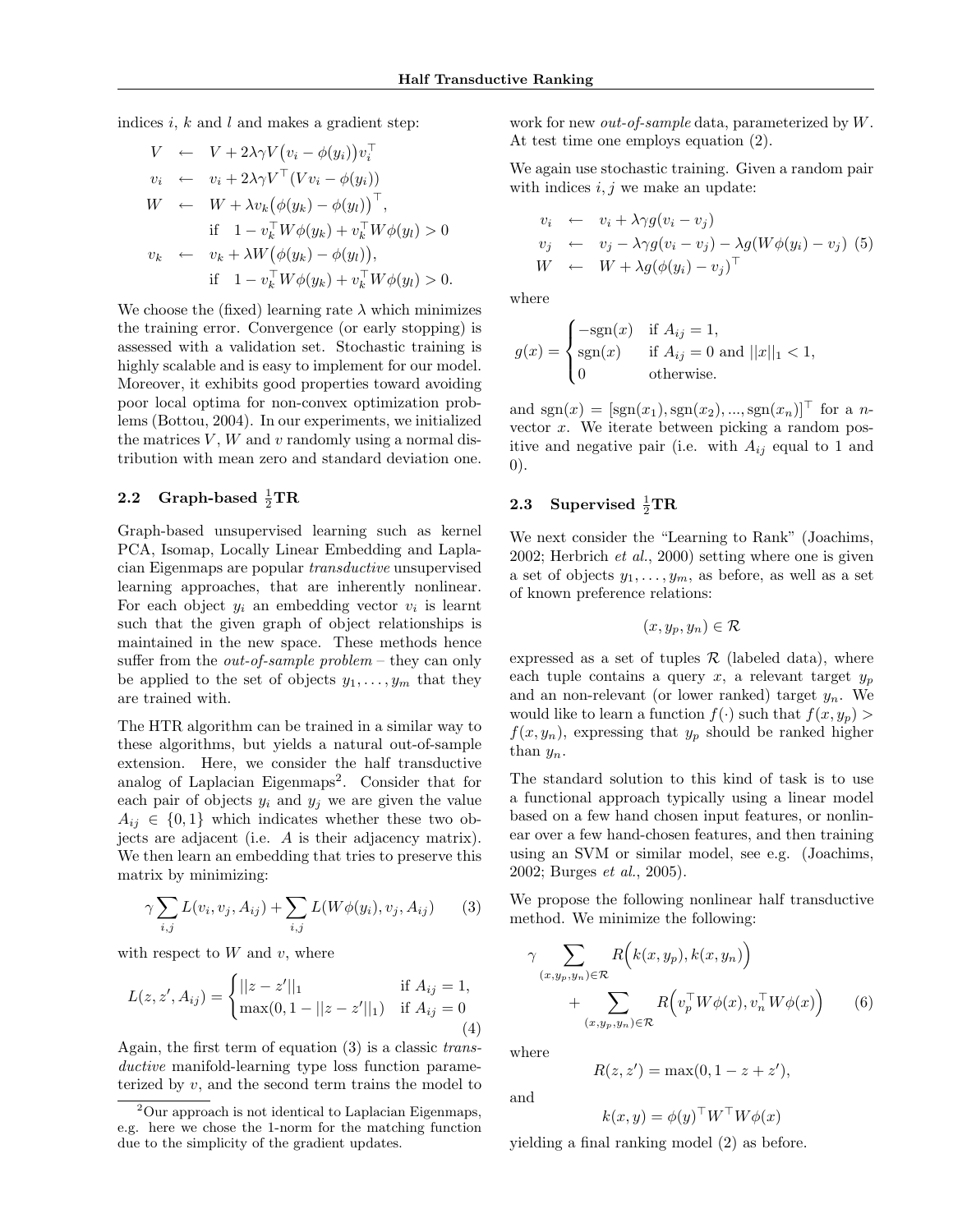Hence, once again we have an objective with two terms. The second term ensures that relevant objects, using the nonlinear transductive embedding, are highly ranked given their functionally embedded queries. The first term is a regularizer that embeds the objects functionally as well. This controls the capacity of the model as when  $\gamma$  is increased the model becomes more linear.

The gradient updates for this setting, given a random triple with  $(x, y_p, y_n)$ , are as follows:

$$
W \leftarrow W + \lambda \gamma W \phi(x) (\phi(y_p) - \phi(y_n))^\top,
$$
  
\nif  $1 - k(x, y_p) + k(x, y_n) > 0$   
\n
$$
W \leftarrow W + \lambda (v_p - v_n) \phi(x)^\top,
$$
  
\nif  $1 - v_p^\top W \phi(x) + v_n^\top W \phi(x) > 0$   
\n
$$
v_n \leftarrow v_n - \lambda W \phi(x),
$$
  
\nif  $1 - v_p^\top W \phi(x) + v_n^\top W \phi(x) > 0$ .  
\n
$$
v_p \leftarrow v_p + \lambda W \phi(x),
$$
  
\nif  $1 - v_p^\top W \phi(x) + v_n^\top W \phi(x) > 0$ .

Like for the other settings, these updates ensure a good scalability. Indeed, the training algorithm only accesses the W matrix and two rows  $v_p$  and  $v_n$  of the v matrix. This means that the  $v$  matrix could be stored over distributed storage and scale to very large transductive sets. In the next section, we actually present an example where the transductive set contains more than a million items.

#### 3 Experiments

We now present experiments in the three setups described above: (i) an unsupervised reconstruction setup, only objects are available for training (Section 3.1), (ii) an unsupervised graph setup, objects and proximity information between objects are available for training (Section 3.2); and (iii) a supervised setup, objects and training queries along with corresponding relevance information are available for training (Section 3.3).

# 3.1 Reconstruction-based  $\frac{1}{2} \text{TR}$

In order to evaluate unsupervised learning, we choose a labeled dataset. The Reuters Corpus Volume II is an archive of 804,414 newswire stories that have been manually categorized into 103 topics. The corpus covers four major groups: corporate/industrial, economics government/social, and markets. The topic classes form a tree which is typically of depth 3. Following (Salakhutdinov and Hinton, 2007), we define the relevance of one document to another to be the fraction of the topic labels that agree on the two paths



Figure 1: Half Transductive LSI (HALFTRANS) models documents with a nonlinear semantic representation and outperforms standard (linear) LSI and TFIDF schemes on the RCV2 benchmark.

from the root to the two documents. Hence, at test time, the model takes a novel query document and ranks the training items such that the items sharing the larger number of topics with the query should appear on top.

The data was randomly split into 402,207 training and 402,207 test articles. The training set was further randomly split into 302,207 training and 100,000 validation documents. The data was preprocessed so that common stopwords were removed, and we considered the top  $30,000$  most frequent words<sup>3</sup>.

We compare tf-idf with cosine similarity (TFIDF),  $LSI<sup>4</sup>$  and half transductive (nonlinear) LSI as defined in equation (1). Hyperparameters such as the embedding dimension are chosen using the validation set. The results are given in Figure 1. The results show that half transductive LSI (embedding dimension  $n = 100$ ) outperforms the baselines, including standard LSI (also with  $n = 100$ ). The modeling of documents with a nonlinear semantic representation in half transductive LSI might explain this outcome.

# 3.2 Graph-based  $\frac{1}{2} \text{TR}$

To evaluate our graph-based model, we rely on the USPS dataset of hand-written digits<sup>5</sup> which consists

<sup>&</sup>lt;sup>3</sup>Note that (Salakhutdinov and Hinton, 2007) used only 2,000 words, probably motivated by computational issues, which yields rather unrealistic, poor results.

 $4$ We use the SVDLIBC software  $http://tedlab.mit.$ edu/~dr/svdlibc/ and the cosine similarity in the latent concept space.

 $5$ http://www.cs.toronto.edu/~roweis/data.html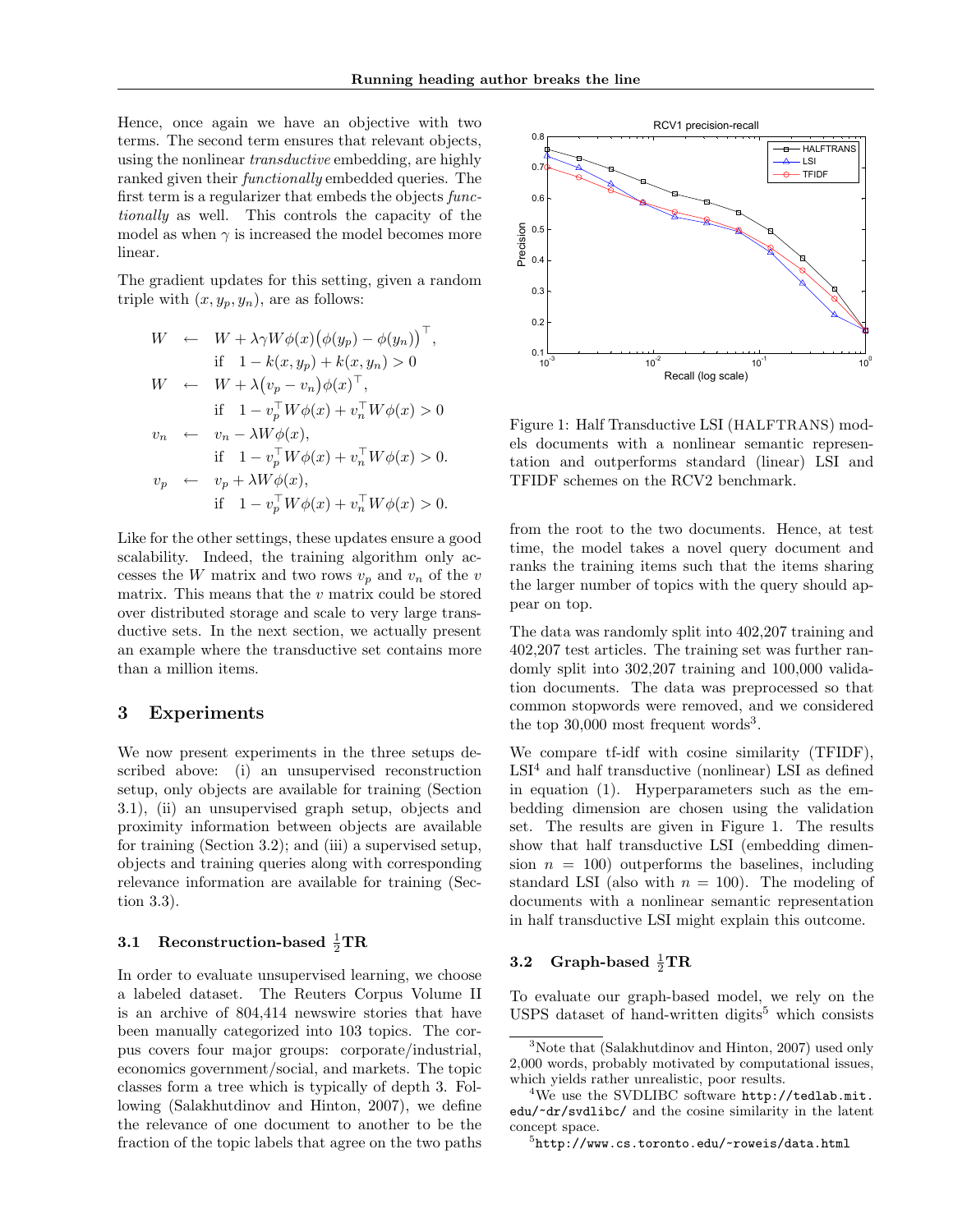of 16x16 pixel digits (10 classes) with 7,329 examples for training and 1,969 examples for testing which has been used in for embedding algorithms before (Saul and Roweis, 2003). Our setup constructs an embedding from the training set, and the test set is used for evaluating the quality of the learnt embedding. Given an embedded test point, we measure whether the nearest embedded train point shares the same label. Our evaluation hence measures the performance of a one nearest neighbor classifier over the learned space.

We compare Laplacian Eigenmaps (Belkin and Niyogi, 2003) and Laplacian Eigenmaps with out-of-sample extension (Bengio et al., 2003) to our half transductive approach. As standard Laplacian Eigenmaps has no out-of-sample extension, we learn a transductive embedding on all 9298 examples (train and test) at once, and report error rates on the test set in this setting. This gives us an idea of what kind of error rate we would like our out-of-sample extended methods to achieve. For the other methods, including ours, we only train on the training set. We report results for an embedding dimension of 100, although other choices (10, 50) yield similar conclusions. For our half transductive approach (3), we report results for two feature choices, i.e. linear features  $\phi(x) = x$  and RBF features  $\phi(x) = (K(x, y_1), \dots, K(x, y_m))$  where  $K(x', y') = \exp(-\frac{||x'-y'||^2}{2\sigma^2})$  and  $y_1, \ldots, y_m$  are the training examples.

Table 1 reports the test error. It shows that our half transductive method provides good out-of-sample performance – as good as Laplacian Eigenmaps trained in the unfair setup granting access to the test points at training time. Our algorithm needs no out-of-sample extension, yielding an elegant solution to this problem. Figure 2 depicts the embedding given by half transduction with embedding dimension  $n = 2$  for training points (left) and test points (right), which can clearly be seen to agree well.

Table 1: Empirical results for graph-based unsupervised learning on USPS.

| Algorithm                            | 1-NN Loss |
|--------------------------------------|-----------|
| Laplacian Eigenmaps $(train + test)$ | 0.0513    |
| Laplacian Eigenmaps $+$ O.S.E        | 0.0510    |
| $1/2$ -Transductive LE (Linear)      | 0.0673    |
| $1/2$ -Transductive LE (RBF)         | 0.0508    |

# 3.3 Supervised  $\frac{1}{2} \text{TR}$

For our supervised learning to rank experiments, we do not rely on benchmark databases like LETOR (Liu et al., 2007) since embedding algorithms cannot be evaluated: LETOR only provides features describ-

ing the match of document/query pairs and does not provide separate features describing each document and each query. TREC on the other hand offers a much smaller dataset ( 500 queries). We propose an approach which learns rich document/query relationships from bag-of-word features. This is a challenging learning problem which requires many query / document pairs. Unfortunately, large datasets are available only within search companies. To the best of our knowledge, Wikipedia is the closest publicly available resource that allows reporting reproducible results. Therefore, we employ Wikipedia and use its link structure to build a large scale ranking task.

We follow the setup of (Bai et al., 2009): the dataset consists of 1,828,645 English Wikipedia documents and  $24,667,286$  links<sup>6</sup> which is randomly split into two portions, 70% for training and validation, 30% for testing. The link structure is used to provide relevance labels considering the following task: given a query document  $x$ , rank the other documents such that if  $x$ links to y then y should be highly ranked. Of course, links between train and test documents are considered unavailable at training time.

In these experiments, we compare HTR to several alternatives: (i) a margin ranking perceptron – similar to a ranking SVM – with the following feature representation:

$$
\Phi_{((i-1)\mathcal{D}+j)}(x,y) = (xy^\top)_{ij} \tag{7}
$$

where  $\Phi_s(\cdot)$  is the  $s^{th}$  dimension in our feature space,  $\mathcal D$  is the dictionary size, and  $x, y$  are bag-of-words vectors, (ii) tf-idf with cosine similarity (TFIDF), (iii) Query Expansion (Zighelnic and Kurland, 2008), (iv) LSI, (v) a margin ranking perceptron relying on the Hash Kernels with hash size  $h$  (Shi *et al.*, 2009), and (vi) Supervised Semantic Indexing (SSI) (Bai et al., 2009).

For all methods, hyperparameters – such as the embedding dimension  $n \in \{50, 100, 200, 500, 1000\}$ , or  $h \in \{1M, 3M, 6M\}$  – are chosen using a validation set. For the HTR algorithm we used linear functional features,  $\phi(x) = x$ . The Margin Perceptron model and SSI can be seen as the inductive alternatives to the proposed HTR algorithm. For each method, we measure the ranking loss (the percentage of non-relevant documents appearing above a relevant one), precision at 10 (P@10, the percentage of top 10 items which are relevant) and mean average precision<sup>7</sup> (MAP, the aver-

<sup>&</sup>lt;sup>6</sup>Links to calendar years are not considered as they provide little information while being very frequent.

 $7$ For computational reasons, MAP and P@10 were measured by averaging over a fixed set of 100 test queries for which all relevant documents and 10,000 non-relevant documents were ranked.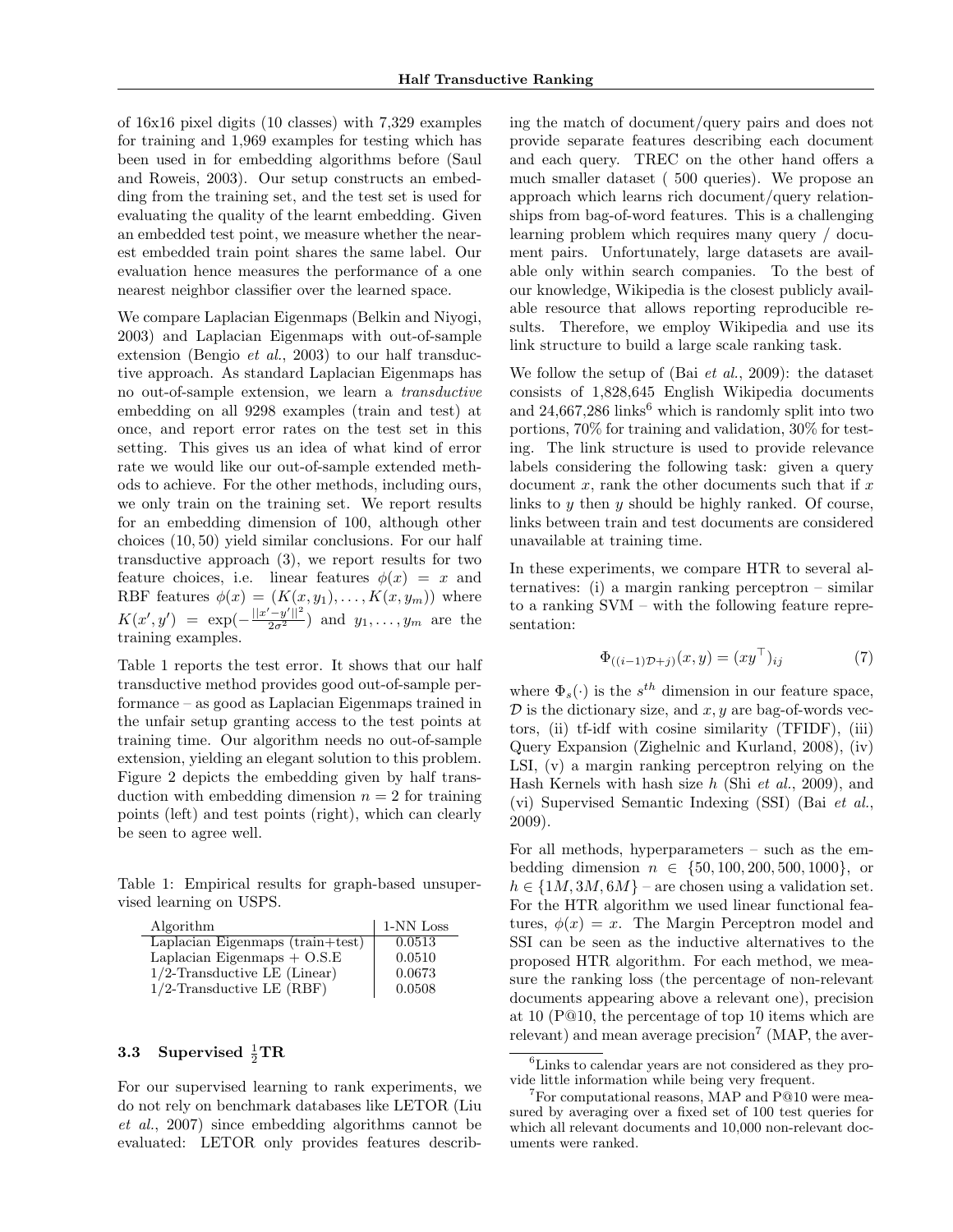

(a) Half transductive training set embedding

(b) Half transductive test set embedding

Figure 2: Half transductive embedding of digits from USPS. The left plot shows the transductive embedding learnt on the training data, and the right plot shows the functional embedding of the test data (which has also been learnt solely from the training data). A random subsample of 1/10 of the training and 1/5 of the testing data is shown.

Table 2: Empirical results for document-document ranking on Wikipedia (limited dictionary size of  $\mathcal{D} = 30,000$ ) words).

| Algorithm                                    | Rank-Loss | MAP                 | P@10              |
|----------------------------------------------|-----------|---------------------|-------------------|
| <b>TFIDF</b>                                 | $1.62\%$  | $0.329 \pm 0.010$   | $0.163 \pm 0.006$ |
| Query Expansion                              | $1.62\%$  | $0.330 \pm 0.010$   | $0.163 \pm 0.006$ |
| LSI                                          | 1.28\%    | $0.346 \pm 0.011$   | $0.170 \pm 0.007$ |
| Margin Ranking Perceptron (Bai et al., 2009) | $0.41\%$  | $0.477 \pm 0.011$   | $0.212 \pm 0.007$ |
| SSI (Bai <i>et al.</i> , 2009)               | $0.301\%$ | $0.517 \pm 0.011$   | $0.229 \pm 0.007$ |
| $1/2$ -Transductive Ranking                  | $0.202\%$ | $0.557 {\pm} 0.012$ | $0.241 \pm 0.007$ |

aged of the precision measured at each position where a relevant document appears).

We report results in two settings, (i) where we we used only the top 30,000 most frequent words in order to compare the margin ranking perceptron which would otherwise not fit in memory; and (ii) where we used all 2.5 million words in Wikipedia. The results are given in Tables 2 and 3. HTR outperforms all other ranking methods. TFIDF, Query Expansion and LSI are not trained from the supervised signal, and perform worst. The margin ranking perceptron, SSI and Hash Kernels are trained from the supervised signal (preference relations) and perform better, but still can only model linear relationships via their linear embedding. The nonlinear embedding provided by HTR captures nonlinear features of documents, resulting in superior retrieval performance. Regarding hyperparameter validation, we noticed that our approach is not very sensitive to the embedding dimension, i.e. 200 yields the best performance but the other experimented values gave similar results. The regularization parameter  $\gamma$ 

in (6) is however important, e.g. if it is set to  $\gamma = 0$ a test ranking loss of 0.38% is obtained in the limited dictionary case.

### 4 Conclusions

In this work we studied the task of ranking a known (fixed) set of items with respect to a previously unseen query. Although this is a common setting in Information Retrieval, to our knowledge, it has not been defined and studied as the Half Transductive Ranking problem before. This work proposes several natural algorithms within this framework. In contrast to semi-supervised learning, our framework does not use auxiliary unlabeled data to complement a supervised task, but proposes to rely on non-linear embedding through transduction as a key point. For the ranking items available during training, transductive representations learning a parameter vector for each item allow the generation of highly nonlinear embeddings that focus on the relationships between the items rather than focusing on a specific choice of features. For unknown